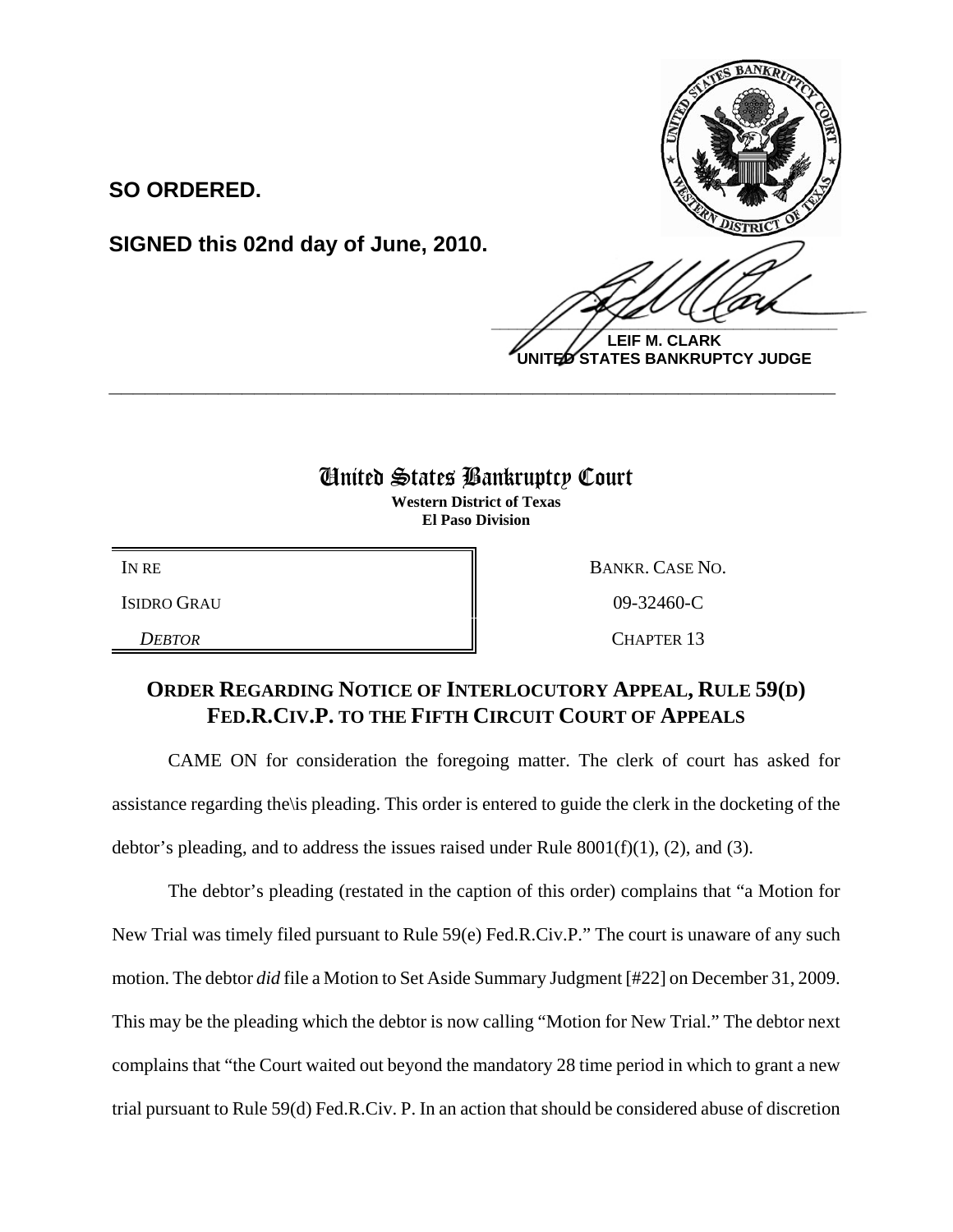by the Acting Judge." The statement appears to be a reference to the fact that no order has been docketed regarding the Motion to Set Aside Summary Judgment. The debtor appears to believe that Rule 59(d) imposes a 28 day deadline on the court within which to rule on a motion for new trial under Rule 59. The debtor misapprehends Rule 59(d). The subsection is one of *permission* not *prescription*. It is entitled "New Trial on the Court's Initiative or for Reasons Not in the Motion," then proceeds to state that "no later than 28 days after the entry of judgment, the court, *on its own*, *may* order a new trial for any reason that would justify granting one on a party's motion." FED.R.CIV.P. 59(d). Thus, the failure of a court to rule on a motion for new trial within 28 days is not an abuse of discretion under this rule.

It is true that motions for new trial should be considered promptly. However, the rule itself does not set a hard and fast deadline. Thus, the debtor is mistaken in relying on this rule for the next proposition asserted in his Notice of Interlocutory Appeal, namely, his statement that "the Debtor believes, that because of implied consent based on color of law that the Jurisdiction to Appeal an Interlocutory Decision does not have to await a reply from the acting judge,; and should and must be granted as a matter of law and justice." [sic] While the grammar is tortured, it appears that the debtor believes that this court did not enter an order on his Motion to Set Aside Summary Judgment, and so has somehow impliedly consented to the debtor's appealing either the non-ruling or (more likely) the underlying order dismissing the case [#19].

The court in fact *did* enter an order on the Motion to Set Aside Judgment, albeit by a different vehicle. The court set the debtor's Motion to Set Aside Summary Judgment for hearing on April 7, 2010. At that hearing, the debtor stated that he no longer wished to pursue the matter, because it had become moot. The court was to prepare a form of order denying the Motion to Set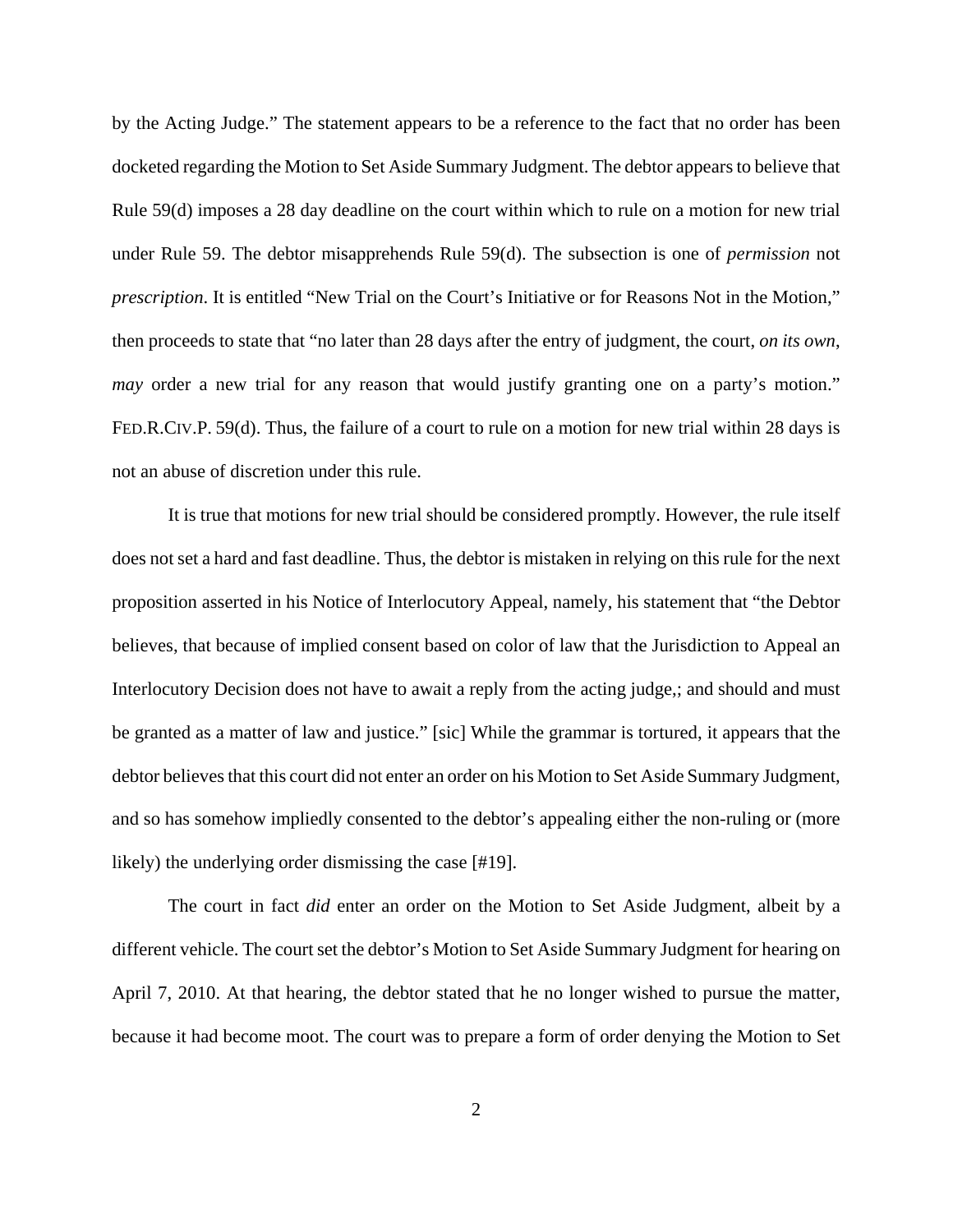Aside Summary Judgment. *See* Proc. Memo, Apr. 7, 2010. Before the court prepared an order, however, the debtor filed what he entitled Second Motion for New Trial. In this motion, the debtor took issue with the court's bench ruling, demanding that the court change its ruling or face an appeal to the Fifth Circuit. The court issued an order on the Second Motion for New Trial, denying the motion on its merits. In so doing, the court laid out its reasons for why there were no grounds for setting aside the Order for Summary Dismissal as well. *See* Order [#39] on Second Motion to Reconsider and to Set Aside Summary Dismissal Order. In a footnote, the court noted that no order had to date been entered on the Motion to Set Aside Summary Judgment, and stated that "[that] motion recites essentially the same concerns. Thus, this order should also be treated as a ruling on that motion as well." Order [#39], at p. 4, note 1. Thus, all pending motions for new trial have been resolved by an order of this court, such that an appeal from the Order for Summary Dismissal can be pursued. *See* FED.R.BANKR.P. 8002(b).

The court deems this Notice of Interlocutory Appeal to be, in fact, a Notice of Appeal from a *final* judgment, order or decree, to wit, this court's Order of Summary Dismissal [#19], entered on December 21, 2009. There is thus no need to seek leave of court to pursue an interlocutory appeal, because the appeal is not interlocutory.

The debtor seeks an appeal directly to the Fifth Circuit. Such appeals require two steps with respect to this court. First, this court must determine whether the appeal is timely. If it is not, then no certification is appropriate. *See* FED.R.BANKR.P. 8001(f)(1). Second, if the first condition is met, then the court must determine whether the appeal is deserving of certification under section 158(d)(2)(A)(i)-(iii). *See* FED.R.BANKR.P. 8001(f)(2).

The appeal appears not to be timely. The time for appeal appears to have commenced with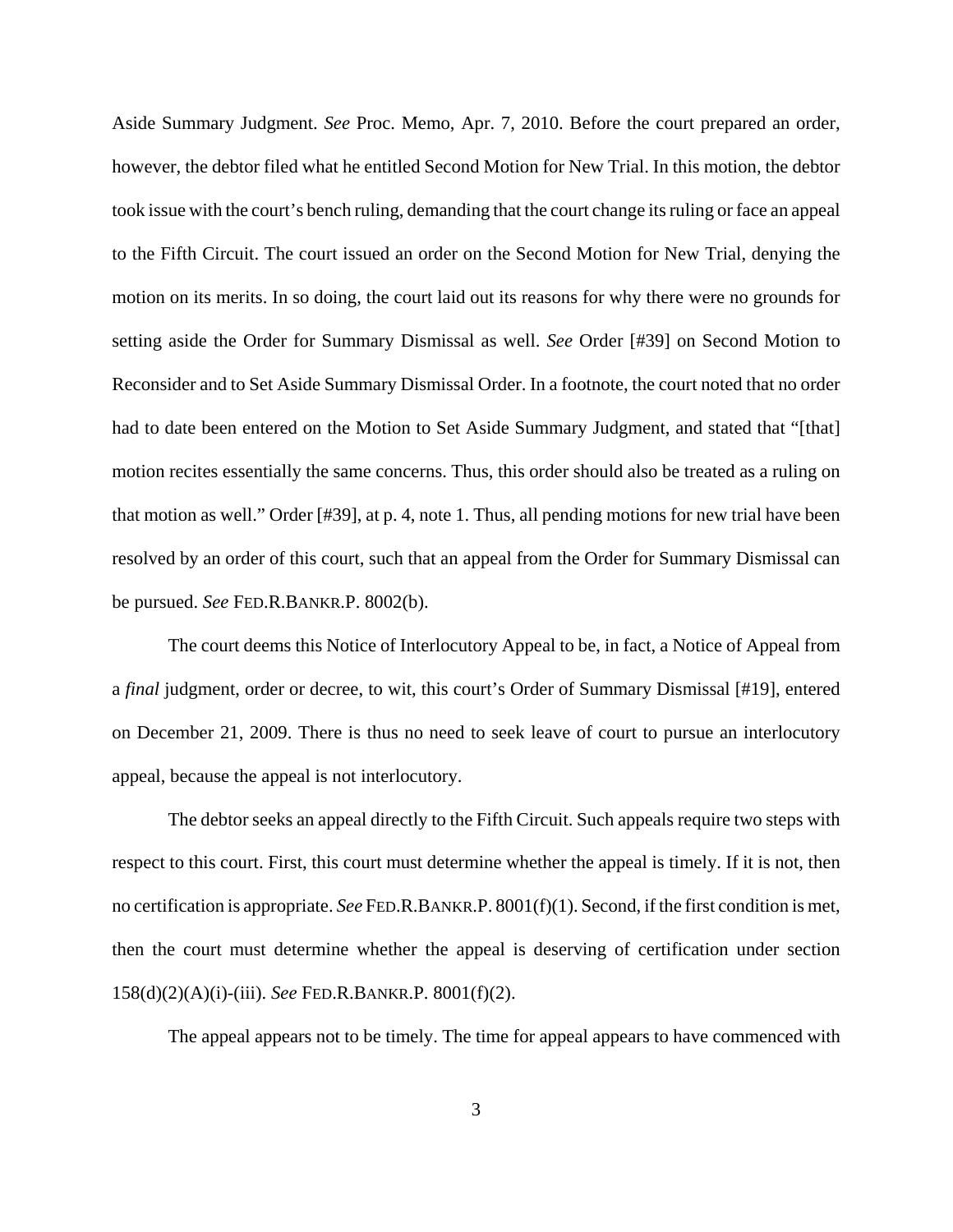the entry of this court's order disposing of all then pending motions for new trial, or May 6, 2010. The debtor did timely file a motion for new trial under Rule 59 with respect to the Order of Summary Dismissal, albeit inartfully entitled Motion to Set Aside Summary Judgment. A timely motion for new trial effectively extends the time for filing a notice of appeal. *See Lapeyrouse v. Texaco, Inc.*, 670 F.2d 503, 505 (5<sup>th</sup> Cir. 1982). The time for appeal of a final order in a bankruptcy case is 14 days. *See* FED.R.BANKR.P. 8002(a). That appeal time does not begin to run until the court has disposed of a timely filed motion for new trial. *See* FED.R.BANKR.P. 8002(b). In this case, the court entered an order on May 6, 2010 disposing of the debtor's timely filed (though inartfully titled) Motion to Set Aside Summary Judgment. *See* discussion *supra*. Thus, the last day to file a notice of appeal was May 20, 2010. This Notice of Interlocutory Appeal was filed on May 28, 2010, eight days later. If this court's calculations are correct, then the appeal is untimely.

It might be argued that the debtor's *Third* Motion for New Trial, filed May 25, 2010 further extended the time for an appeal. That argument is problematic. The Fifth Circuit has held that a second round of post-judgment motions is ineffective to extend the time period for filing a notice of appeal. *See In re Stangel*, 68 F.3d 857, 859 (5<sup>th</sup> Cir. 1995). Even if it were effective, however, the Third Motion was not timely, as it was filed more than 14 days after the entry of the court's Order [#39] Denying Second Motion for New Trial and To Set Aside Summary Dismissal Order. Only a *timely* filed motion for new trial extends the time for appeal. *See Lapeyrouse v. Texaco, Inc.*, 670 F.2d 503, 505 ( $5<sup>th</sup>$  Cir. 1982). The Third Motion for New Trial was filed May 25, 2010, or five days past the deadline to file such a motion. *See* FED.R.BANKR.P. 9023 (altering the deadlines in Rule 59 for bankruptcy cases).

The second question is whether, assuming this appeal *were* timely, it would be an appropriate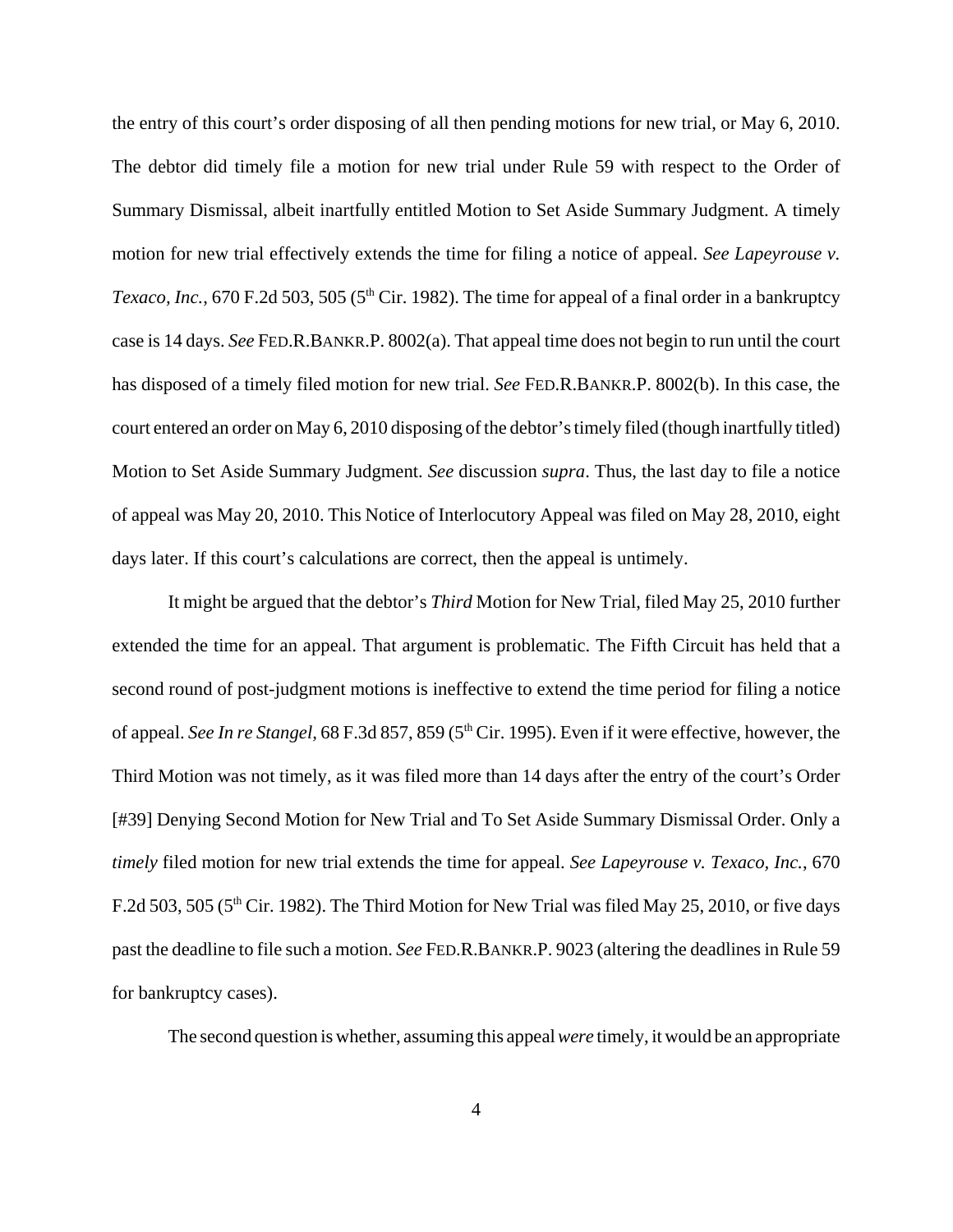matter for certification. A bankruptcy court, *on request of a party to the judgment, order, or decree*, is to certify that the order in question involves a question of law as to which there is no controlling decision of the court of appeals for the circuit, or involves a matter of importance, or the order involves a question of law requiring resolution of conflicting decisions, or an immediate appeal might materially advance the progress of the case. *See* 28 U.S.C. §§ 158(d)(2)(A)(i)-(iii);  $(d)(2)(B)(i)$ . This Notice of Interlocutory Appeal makes the argument that an appeal is timely. It does not, however, suggest that the appeal warrants certification to the court of appeals, nor does it in fact ask this court to make such a certification. Absent a request by a party in interest, there is no duty to certify. *See* 28 U.S.C. § 158(d)(2)(B)(i); *see also* FED.R.BANKR.P. 8001(f)(2)(A).

The bankruptcy court may *on its own initiative* make a certification before docketing of the appeal or grant of leave to appeal. *See* FED.R.BANKR.P. 8001(f)(2)(A)(i). However, the predicate for this court's doing so is its finding that the notice of appeal is timely. *See* FED.R.BANKR.P.  $8001(f)(1)$ . This court has found that the appeal was not timely. Thus, it is not appropriate for this court to address the certification question at this time.

The court notes that Rule 8001(f)(3) provides a mechanism for requesting certification, which must be timely. *See* 28 U.S.C. § 158(d)(2)(E) (specifying that requests for certification must be filed not later than 60 days after the entry of the judgment or order from which appeal is taken). The rule also specifies the matters that must be addressed in such a request and specifies that such a certification must be made in a separate document served on the parties (in this case, the chapter 13 trustee). *See* FED.R.BANKR.P. 8001(f)(3)(C), (F). Until the appeal is duly certified, it is handled as an appeal to the district court. Before the appeal is docketed with the district court, it is deemed to be pending in this court, and it is this court to whom a request for certification must be addressed.